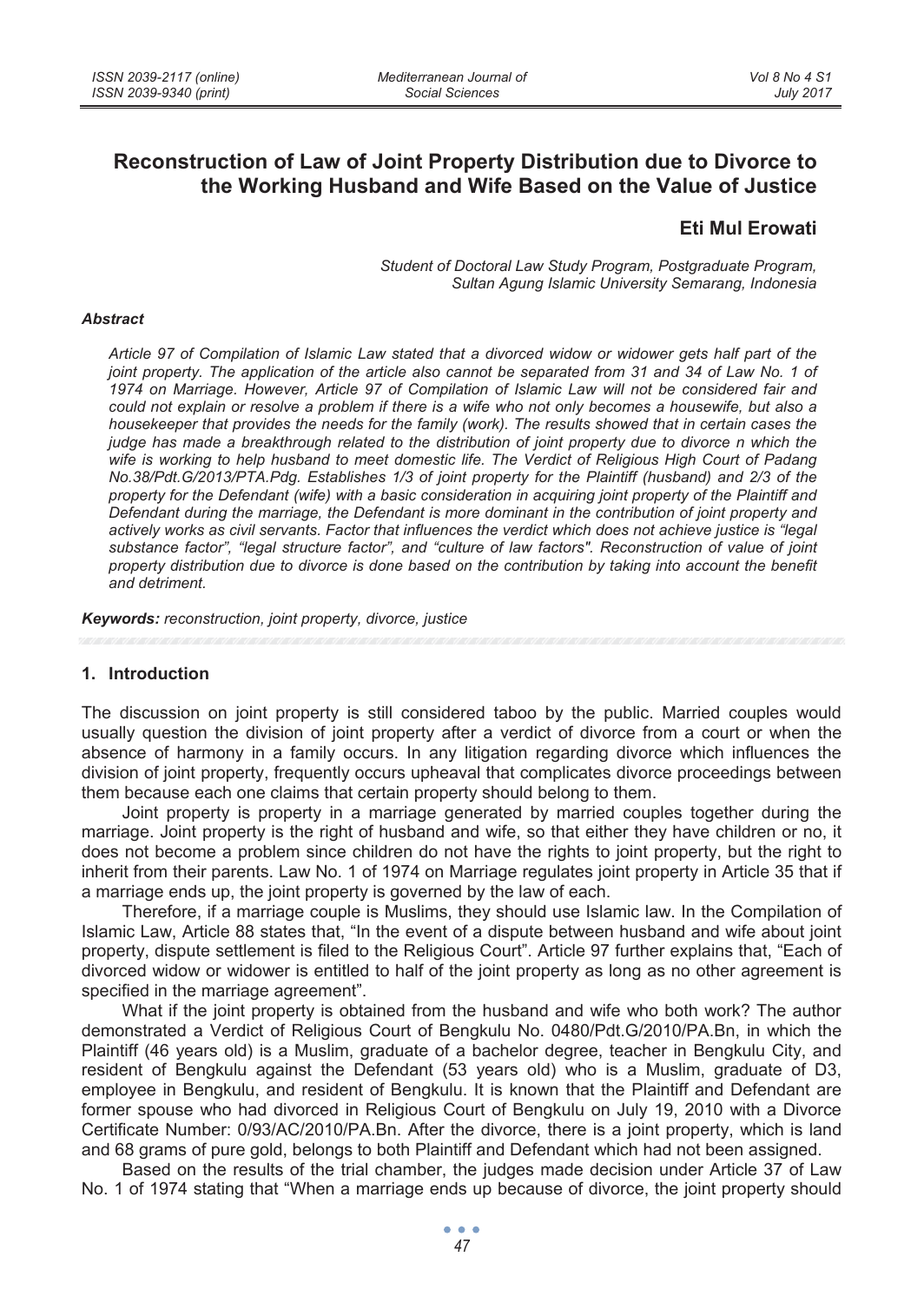| ISSN 2039-2117 (online) | Mediterranean Journal of | Vol 8 No 4 S1    |
|-------------------------|--------------------------|------------------|
| ISSN 2039-9340 (print)  | Social Sciences          | <b>July 2017</b> |

be governed by the law of each". Since the Plaintiff and Defendant are Muslims, on the basis of Islamic Personality the Panel of Judges resolved the division of joint property based on the Compilation of Islamic Law. By considering Article 97 of Compilation of Islamic law, there is a provision that each divorced widow and widower is entitled to one-half part of the joint property as long as no other thing is specified in the marriage agreement. From the results of the examination at the trial, none of the evidence can prove their marriage agreement concerning joint property. In accordance with the identity of the Plaintiffs and Defendants in the lawsuit of the Plaintiff, both of them are working as a civil servant who must equally have a job, from which the income was obtained and became their joint property. Therefore, since both are working, the panel of Judges established the division of joint property in accordance with the provisions of Article 97 of Compilation of Islamic Law, i.e. each gets half part of the joint property.

### **2. Method**

This study is a normative legal research, conducted by reference to legal norms contained in the legislation and refers to court decisions. In addition, this study is descriptive analytics reveals the legislation relating with legal theories as research objects (Ali, 2009). The approaches in the study are implemented a statute approach, conceptual approach, and case approach.

#### **3. Discussion**

#### *3.1 Weaknesses of Joint Property Distribution due to Divorce to the Working Husband Wife*

Unjust verdict issued by the Court can be caused by several factors, such as:

- a. Legal Substance Factor, that is the judge in deciding a case he was dealing with did not pay attention to the substance of the case and did not examine and understand the meaning behind the words in the article of legislation to decide what law should be applied to the case. The judge decided the verdict merely based on articles in the law. In fact, there are still numerous verdict of the judges based on Article 97 of Compilation of Islamic Law, whereas Article 97 is considered unfair if the husband and wife both work or the wife even has greater contribution than the husband, as if the judge merely becomes the funnel of legislation,
- b. Legal Structure/Institution Factor, that is the judge in deciding a case which was being handled was affected by one of the litigants that verdict of the Court did not reflect a justice. The judge decided the verdict on the division of joint property due to divorce under Article 97 of Compilation of Islamic Law that each husband and wife got half of the joint property as requested by the plaintiff based on his complaint letter.
- c. Culture of Law Factor, that is the judge in deciding a case that was being handled did not follow and did not understand the legal values and sense of justice upheld by society to be applied to the case that was being handled. On the contrary, the judge solely applied the article of laws.

#### *3.2 Reconstruction of Law of Joint Property Distribution due to Divorce between the Working Husband and Based on Justice Value*

Principally, the Law No. 1 of 1974 on Marriage and Compilation of Islamic Law recognizes and applies the concept of joint property, that is all property acquired during the marriage automatically becomes joint property. The statement also strictly limits joint property by not including property brought by each husband and wife and obtained specifically, for example in the form of inheritance or gift.

Due to divorce, togetherness or joint property of a marriage will not occur when the time for separation and division comes. Legislation governing joint property due to divorce is contained in Article 37 of Act No. 1 of 1974 which determines: "When a marriage ends up because of divorce, the joint property should be governed by the law of each". What is meant by "the law of each" is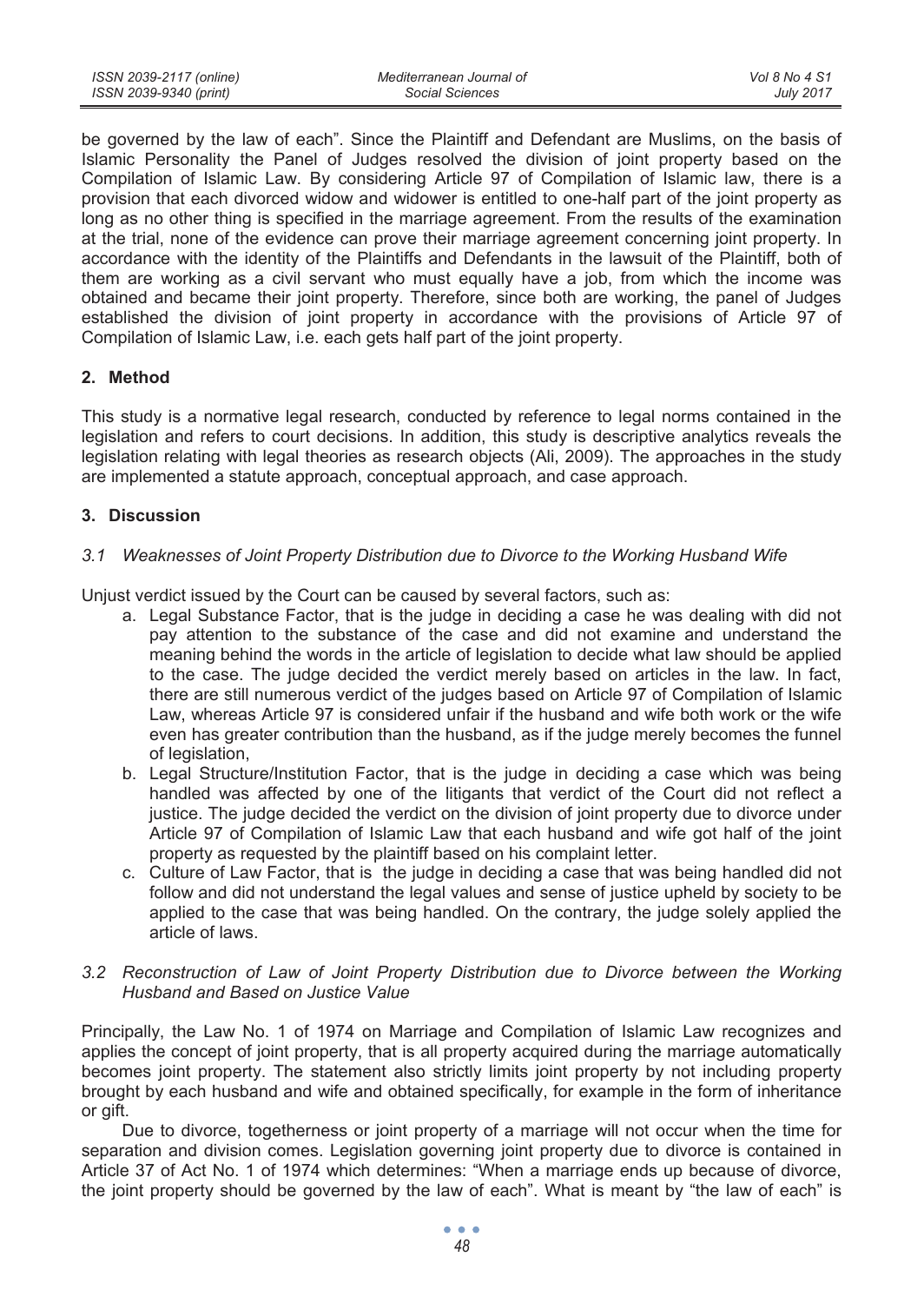| ISSN 2039-2117 (online) | Mediterranean Journal of | Vol 8 No 4 S1    |
|-------------------------|--------------------------|------------------|
| ISSN 2039-9340 (print)  | Social Sciences          | <b>July 2017</b> |

religious law, customary law, and other laws.

By reason of advantages and disadvantages in Article 37 of Law No. 1 of 1974 About Marriage as the foundation or basis in the division of joint property due to divorce, to find the legal basis which is based on values of justice, Article 37 of Law No. 1 of 1974 on Marriage needs to be reconstructed or refurbished. Updates in Article 37 of Law No. 1 of 1974 should become legislation which has the following conditions:

- a. The principle of fairness in the division of joint property due to divorce is determined by the amount of contribution and benefit.
- b. The Law becomes a legal umbrella to the division of joint property due to divorce.

Besides Article 37 of Law No. 1 of 1974, Article 97 of KHI also becomes he law governing the division of joint property due to divorce. The advantage of Article 97 is it regulates the distribution of joint property due to divorce, that each of them gets half of the property. However, the disadvantage of Article 97 is it does not regulate the legislation in which the wife is more dominant in acquiring joint property or the wife provides the needs for the family, in addition to her obligations as housewife. Therefore, Article 97 of Compilation of Islamic Law still needs to be reformed.

Updates in Article 97 of Compilation of Islamic Law at least include these three conditions:

- a. The division of joint property in case the husband makes a living while the wife becomes a housewife;
- b. The division of joint property in case the wife makes a living while the husband is unemployed; and
- c. The division of joint property in case the wife is more dominant in meeting the needs of families.

Often the wife undergoes disadvantages and injustice in the division of joint property. This injustice issue is related to the standardization of the role of husband and wife in the Law No. 1 of 1974 which states that the husband is the head of the household and the wife is a housewife. Marriage Law has also established wife as the manager of households dealing with domestic affairs. As the results, many wives do not have a chance to improve their skill and work to earn income. In this case, the wife is suffered from economic dependence on husband. What if the divorce occurs someday? The wife will face difficulty to become economically independent. Expenses of wife are also more severe if she already has children that become her responsibility.

Another injustice that often happens is double burden aggravating the wife, that is she works as a breadwinner (even as the main breadwinner) and is burdened with household chores on her return home. Most husbands who think that household chores are the affairs solely belong to wife are generally reluctant to do them even though the wife is the breadwinner.

Therefore, it is unfair to women if the rules of the division of joint property are limited to half of joint property because there are wives whose contribution is greater than the husband. Conditions of the division of joint property should be set proportionally based on contributions and roles of each party. Otherwise, for example, in the division of joint property there is a dispute between husband and wife, the division of joint property can be solved through the creation of joint agreement between husband and wife. However it is important to remember that in making their agreement, they have to be in a state of being free from any pressure, intimidation, and threats.

The division of joint property due to divorce based on the amount of the contribution and the respective roles of husband and wife is the embodiment of the fifth precept of Pancasila, social justice for all Indonesian people, explained in MPR Decree No. 1 of 2003 on 45 points of Pancasila on precepts 5, that is developing fair attitude towards others and maintaining a balance between rights and obligations as well as the attitude of respect for the rights of others.

The decision of the judge in the distribution of joint property is not based on Article 97 of Compilation of Islamic Law. The division of joint property, in accordance with Article 97 of Compilation of Islamic Law, is not separated from Article 31 and 34 of Law No. 1 of 1974, jo. Article 80, Paragraph 2 of Compilation of Islamic Law, in which it is explained that husband has an obligation to protect the wife and provide every necessity of home life based on his ability. Hence, the division of joint property based on Article 97 of Compilation of Islamic law would not be considered fair if the husband and wife both work even wife's income is greater than the husband's income and the wife is a housewife. Therefore, Article 97 of Compilation of Islamic Law cannot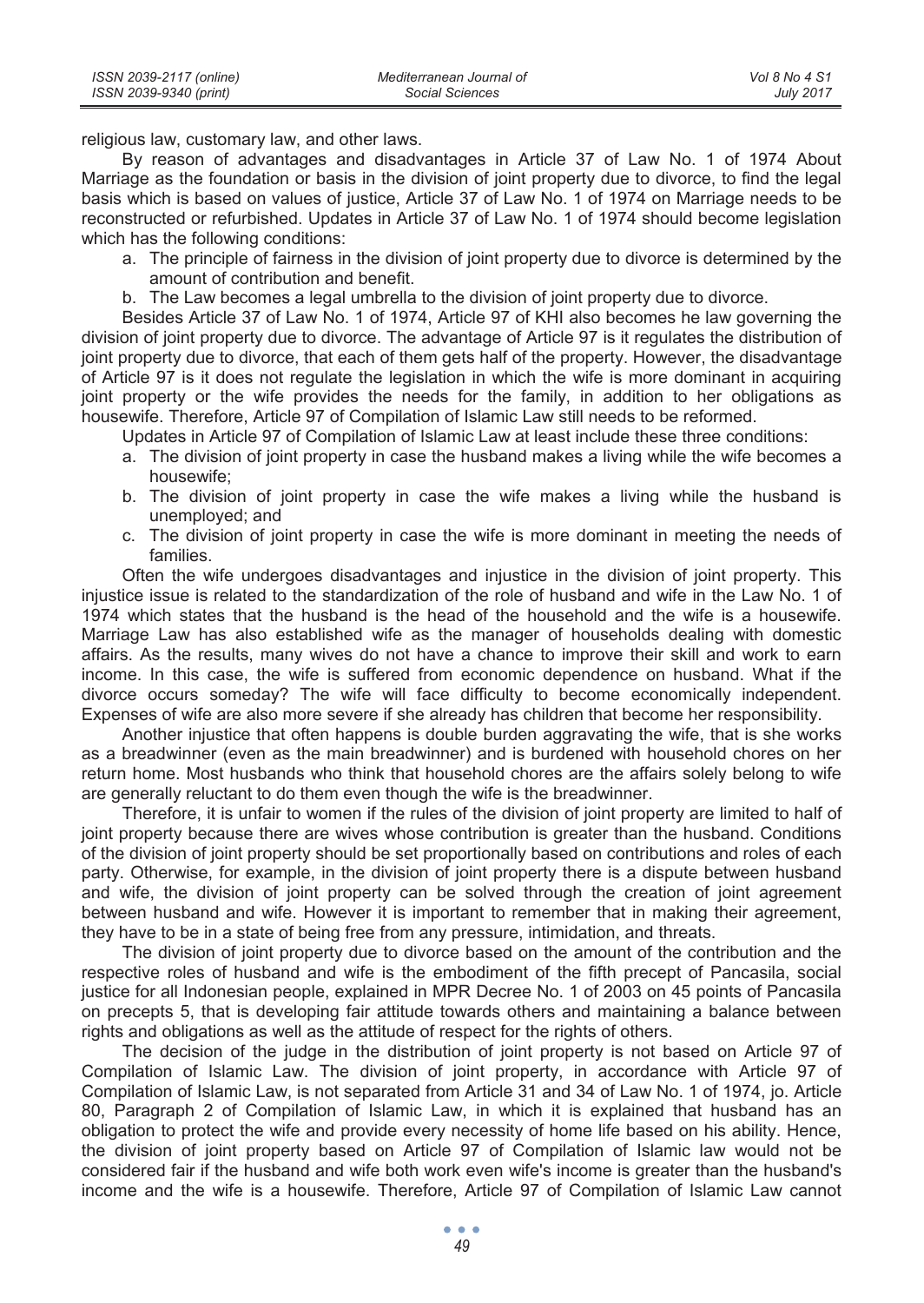| ISSN 2039-2117 (online) | Mediterranean Journal of | Vol 8 No 4 S1    |
|-------------------------|--------------------------|------------------|
| ISSN 2039-9340 (print)  | Social Sciences          | <b>July 2017</b> |

explain and even cannot solve the problem. As the result, the judges are required to perform discovery of the Law to reconstruct the division of joint property due to divorce of a married couple who both work based on values of justice using casuistry approach.

A perfect rule or regulation is almost impossible to exist, hence the judge/court may not refuse to examine, hear, and decide a case filed with no or less clear legal pretext. In such condition, the judge shall explore and understand the legal values and sense of justice in the society. As specified in Article 229 of Compilation of Islamic Law that: "The judges in settling cases submitted to them shall take into account seriously the legal values that live in the community, so that the decision is appropriate with a sense of justice". Therefore it is necessary to conduct a discovery of Law.

The researcher argued that Article 97 in the Compilation of Islamic Law is not a mandatory provision in Islam because no texts in the Quran and Hadith explaining that the division should be half/50 percent of the joint property for each husband and wife. Hence, we can understand why in code of Muslim personnel laws of the Philippines, there is no rule regarding joint property in marriage. Similarly in Malaysia Court Decisions, the issue of joint property is still a problem which has not been solved.

It can be concluded that Article 97 of the Compilation of Islamic Law is not mandatory based on Islamic rules, but permissible/allowed. Then the Article is adopted and set into a binding clause that becomes the sole choice of many options available regarding the division of joint property. However, it is not the sole choice which does not allow another way of distributing the joint property.

By doing reconcilement, the division of joint property can be done on the basis of agreement and willingness of the divorced couple.

|                  | No Item                                            | Commentary                                                                                                                                                                                                                                                                                                                                                                                                                                                                                                                                                                                                                                                                                                                                                                                                                                                                                                                                                                                                                                                                                                                                                     |  |  |
|------------------|----------------------------------------------------|----------------------------------------------------------------------------------------------------------------------------------------------------------------------------------------------------------------------------------------------------------------------------------------------------------------------------------------------------------------------------------------------------------------------------------------------------------------------------------------------------------------------------------------------------------------------------------------------------------------------------------------------------------------------------------------------------------------------------------------------------------------------------------------------------------------------------------------------------------------------------------------------------------------------------------------------------------------------------------------------------------------------------------------------------------------------------------------------------------------------------------------------------------------|--|--|
| 1.               | Basis of Reconstruction                            | Blending local wisdom in the form of precept 5 of Pancasila with international wisdom                                                                                                                                                                                                                                                                                                                                                                                                                                                                                                                                                                                                                                                                                                                                                                                                                                                                                                                                                                                                                                                                          |  |  |
|                  |                                                    | about the division of joint property in different countries                                                                                                                                                                                                                                                                                                                                                                                                                                                                                                                                                                                                                                                                                                                                                                                                                                                                                                                                                                                                                                                                                                    |  |  |
| 2.               | Paradigm                                           | Constructivism by strengthening the division of joint property based on values of justice                                                                                                                                                                                                                                                                                                                                                                                                                                                                                                                                                                                                                                                                                                                                                                                                                                                                                                                                                                                                                                                                      |  |  |
| $\overline{3}$ . | A. Finding Dissertation on                         | 1. Factors influencing the division of joint property due to divorce which are not based                                                                                                                                                                                                                                                                                                                                                                                                                                                                                                                                                                                                                                                                                                                                                                                                                                                                                                                                                                                                                                                                       |  |  |
|                  | Reconstruction of the division                     | on justice:                                                                                                                                                                                                                                                                                                                                                                                                                                                                                                                                                                                                                                                                                                                                                                                                                                                                                                                                                                                                                                                                                                                                                    |  |  |
|                  | value of joint property as a<br>result of divorce. | Legal Substance Factor, that is the judge in deciding a case he was dealing with<br>a.<br>did not pay attention to the substance of the case and did not examine and<br>understand the meaning behind the words in the article of legislation to decide<br>what law should be applied to the case. The judge decided the verdict merely<br>based on articles in the law. In fact, there are still numerous verdict of the judges<br>based on Article 97 of Compilation of Islamic Law, whereas Article 97 is<br>considered unfair if the husband and wife both work or the wife even has greater<br>contribution than the husband, as if the judge merely becomes the funnel of                                                                                                                                                                                                                                                                                                                                                                                                                                                                                |  |  |
|                  |                                                    | legislation,<br>Legal Structure/Institution Factor, that is the judge in deciding a case which was<br>b.<br>being handled was affected by one of the litigants that verdict of the Court did not<br>reflect a justice. The judge decided the verdict on the division of joint property<br>due to divorce under Article 97 of Compilation of Islamic Law that each husband<br>and wife got half of the joint property as requested by the plaintiff based on his<br>complaint letter.<br>Culture of Law Factor, that is the judge in deciding a case that was being<br>C.<br>handled did not follow and did not understand the legal values and sense of<br>justice upheld by society to be applied to the case that was being handled. On<br>the contrary, the judge solely applied the article of laws.<br>3. Reconstruction of the division value of joint property as a result of divorce based on<br>the values of justice is as follows;<br>3.1. Reconstruction of the division value of joint property as a result of divorce is done<br>in a casuistic way by considering the contribution and taking into account the<br>advantages and disadvantages. |  |  |
| $\overline{4}$ . | B.Reconstruction of Law of                         | Reconstruction of law is made specifically to Article 37 of Law No. 1 of 1974.                                                                                                                                                                                                                                                                                                                                                                                                                                                                                                                                                                                                                                                                                                                                                                                                                                                                                                                                                                                                                                                                                 |  |  |
|                  | Marriage of the Republic of                        | Article 37                                                                                                                                                                                                                                                                                                                                                                                                                                                                                                                                                                                                                                                                                                                                                                                                                                                                                                                                                                                                                                                                                                                                                     |  |  |
|                  | of Islamic Law in Indonesia.                       | Indonesia and the Compilation When a marriage ends up because of divorce, the joint property should be governed<br>by the law of each.                                                                                                                                                                                                                                                                                                                                                                                                                                                                                                                                                                                                                                                                                                                                                                                                                                                                                                                                                                                                                         |  |  |
|                  |                                                    | reconstructed to be                                                                                                                                                                                                                                                                                                                                                                                                                                                                                                                                                                                                                                                                                                                                                                                                                                                                                                                                                                                                                                                                                                                                            |  |  |
|                  |                                                    | Article 37                                                                                                                                                                                                                                                                                                                                                                                                                                                                                                                                                                                                                                                                                                                                                                                                                                                                                                                                                                                                                                                                                                                                                     |  |  |
|                  |                                                    | (1) When a marriage ends up because of divorce, the joint property should be<br>governed by the law of each                                                                                                                                                                                                                                                                                                                                                                                                                                                                                                                                                                                                                                                                                                                                                                                                                                                                                                                                                                                                                                                    |  |  |

**Table 1.** Reconstruction of Joint Property Distribution Based on the Value of Justice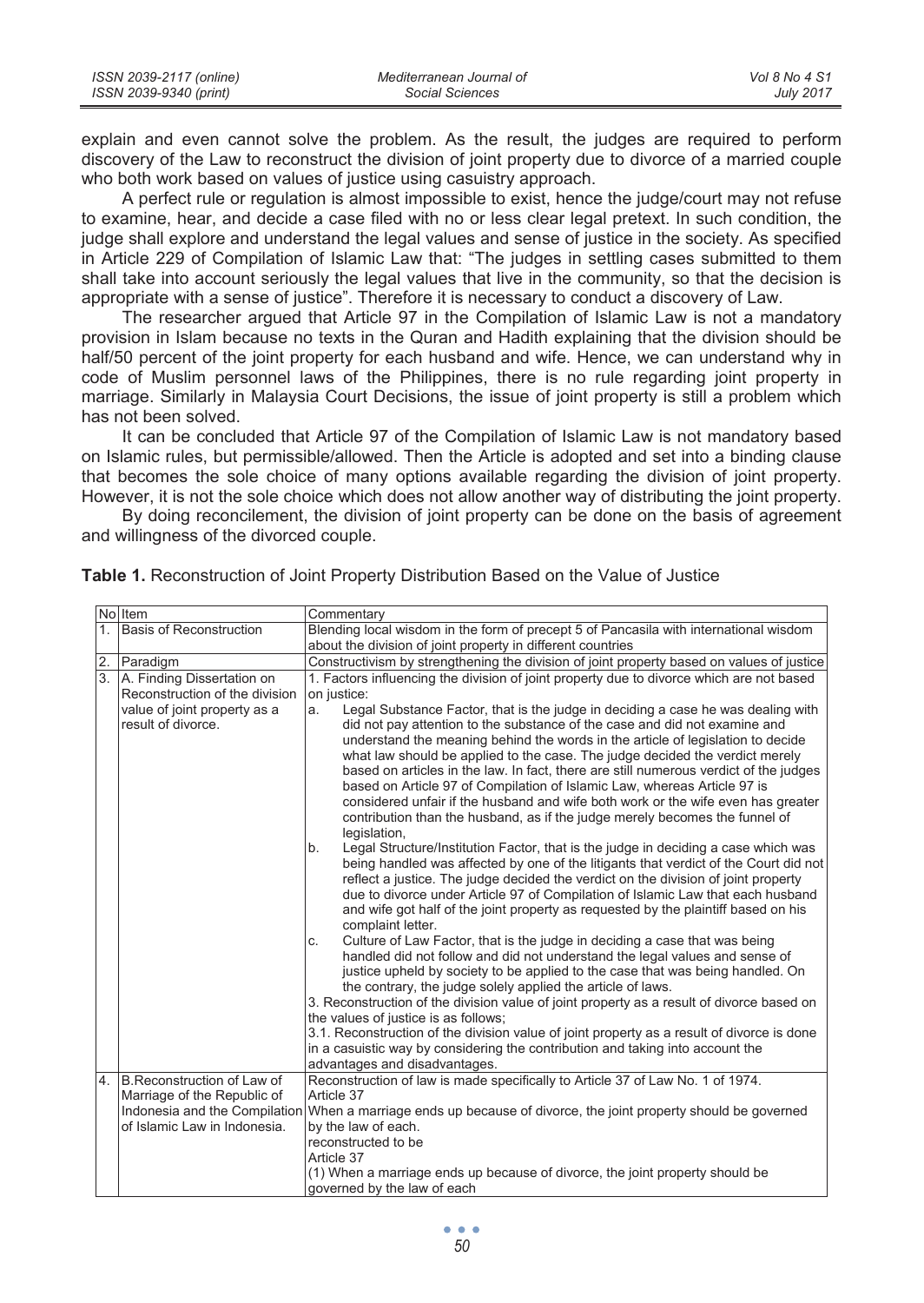| ISSN 2039-2117 (online) | Mediterranean Journal of | Vol 8 No 4 S1    |
|-------------------------|--------------------------|------------------|
| ISSN 2039-9340 (print)  | Social Sciences          | <b>July 2017</b> |

|                |                             | (2) a. Each of divorced widow or widower is entitled to half of the joint property as long<br>as no other agreement specified in the marriage agreement<br>b. The provisions of Paragraph (2) a can not be carried out if wife's obligation is more<br>dominant in meeting family needs.<br>c. If the wife gives greater contribution to meet family needs, the divorced widow is<br>entitled to greater part of the joint property than the divorced widower.<br>d. The division of joint property due to divorce should be based on the objectives for<br>the benefit<br>In addition to reconstructing the Article 37 of Law No. 1 of 1974, it also needs to<br>reconstruct Article 97 of Compilation of Islamic Law,<br>Article 97<br>Each of divorced widow or widower is entitled to half of the joint property as long as no<br>other agreement specified in the marriage agreement.<br>Reconstructed to be:<br>Article 97<br>1. When a marriage ends up because of divorce, the joint property should be governed<br>by the law of each<br>2. a. Each of divorced widow or widower is entitled to half of the joint property as long<br>as no other agreement specified in the marriage agreement.<br>b. The provisions of Paragraph (2) a can not be carried out if wife's obligation is more<br>dominant in meeting family needs.<br>c. If the wife gives greater contribution to meet family needs, the divorced widow is<br>entitled to greater part of the joint property than the divorced widower.<br>d. The division of joint property due to divorce should be based on the objectives for<br>the benefit |
|----------------|-----------------------------|---------------------------------------------------------------------------------------------------------------------------------------------------------------------------------------------------------------------------------------------------------------------------------------------------------------------------------------------------------------------------------------------------------------------------------------------------------------------------------------------------------------------------------------------------------------------------------------------------------------------------------------------------------------------------------------------------------------------------------------------------------------------------------------------------------------------------------------------------------------------------------------------------------------------------------------------------------------------------------------------------------------------------------------------------------------------------------------------------------------------------------------------------------------------------------------------------------------------------------------------------------------------------------------------------------------------------------------------------------------------------------------------------------------------------------------------------------------------------------------------------------------------------------------------------------------------------------------------------------------------------|
| $\overline{5}$ | Objective of Reconstruction | The realization of the division of joint property due to divorce is based on the value of<br>justice.                                                                                                                                                                                                                                                                                                                                                                                                                                                                                                                                                                                                                                                                                                                                                                                                                                                                                                                                                                                                                                                                                                                                                                                                                                                                                                                                                                                                                                                                                                                     |

#### **4. Conclusion and Recommendations**

#### *4.1 Conclusion*

The discussion on the distribution of joint property due to divorce to working husband and wife can be concluded that:

- a. Factors that influence the division of joint property due to divorce which is not based on justice are legal substance factor, legal structure/institution factor, and culture of law factor.
- b. Reconstructions of the division of joint property due to divorce based on the value of justice are as follows:
	- 1) Reconstruction of the division value of joint property as a result of divorce is done in a casuistic way by considering the contribution and taking into account the advantages and disadvantages.
	- 2) Reconstruction of law is done, particularly in Article 37 of Law No. 1 of 1974.
	- 3) It is highly recommended to revise article 37 of Law No. 1 of 1974 and Article 97 of Compilation of Islamic Law.

#### *4.2 Recommendations*

Suggestions for further improvement of the Law, especially the laws on joint property distribution, in Indonesia are:

- a. When married couples divorce and disputes occurs in the division of joint property, it should be solved earlier with the family to reach an agreement.
- b. Article 37 of Law No. 1 of 1974 on Marriage and Article 97 Compilation of Islamic Law should be revised.

#### **References**

Basyir, A.A. (2000). *Hukum Perkawinan Islam.* Yogyakarta: UII Press.

Damanhuri, H.R. (2012). *Segi-Seg*i *Hukum Perjanjian Perkawinan Harta Bersama.* Bandung: Mandar Maju. Darmodiharjo, D. and Shidarta. (1995). *Pokok-Pokok Filsafat Hukum; Apa dan Bagaimana Filsafat Hukum Indonesia*, Jakarta: PT Gramedia Pustaka Utama.